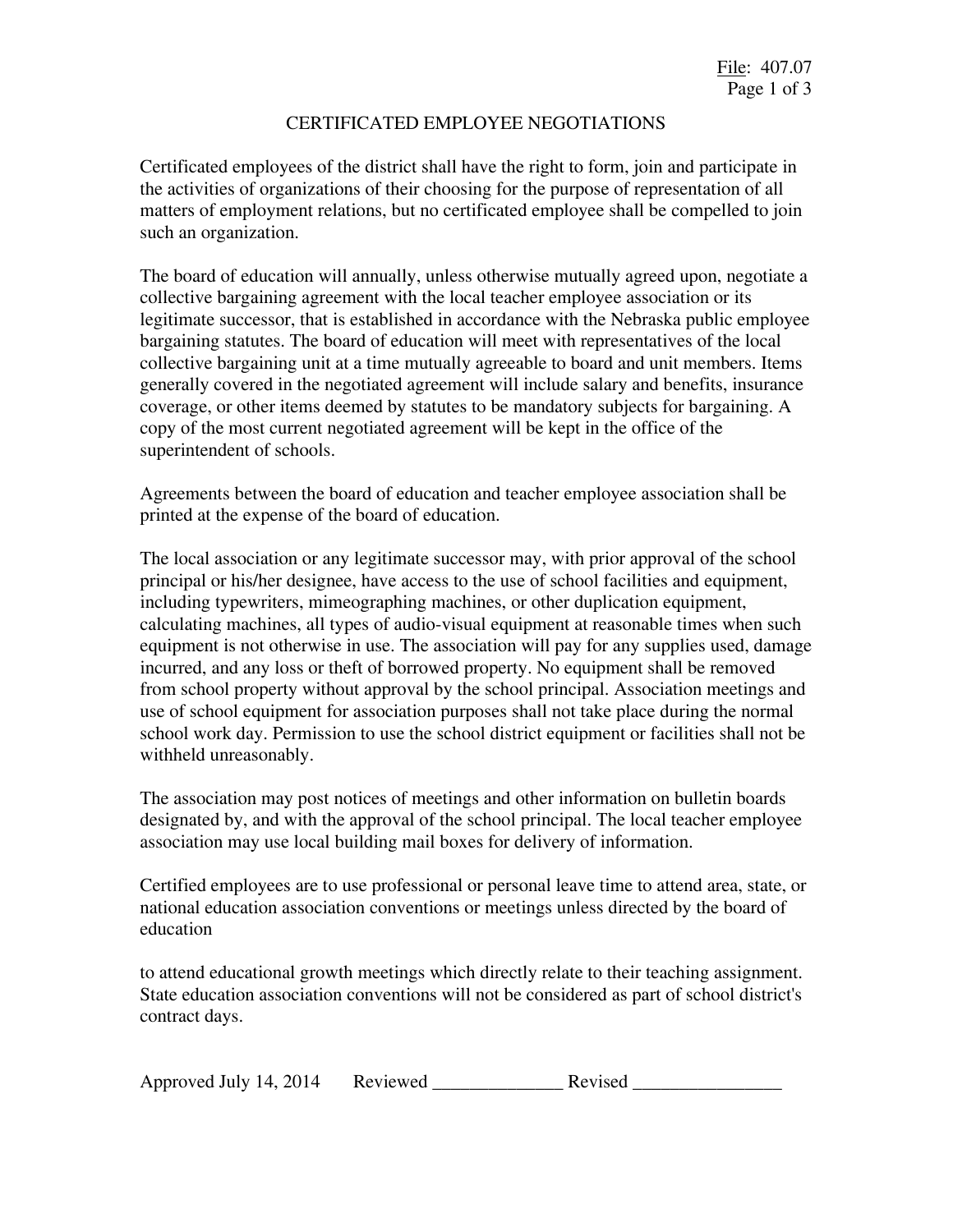The following timelines shall be in effect for the annual negotiations process preceding the contract year in question:

- 1. On or before September 1 the certificated and instructional employees'collective bargaining agent shall request recognition as bargaining agent.
- 2. The governing board shall respond to such request not later than October 1.
- 3. On or before November 1 negotiations shall begin.
- 4. On or before February 8 if an agreement is not reached, the parties shall submit to mandatory mediation or factfinding as ordered by the commission unless the parties mutually agree in writing to forgo mandatory mediation or factfinding.
- 5. On or before March 25 or within twenty-five days after the certification of the amounts to be distributed to each local system and each school district, whichever occurs last in time, negotiations, mediation, and factfinding shall end.
- 6. If an agreement has not been achieved on or before the date in item 5 above, either party may, within fourteen days after such date, file a petition with the commission to resolve the dispute.
- 7. The commission shall render a decision on or before September 15.

There shall be no fewer than four negotiations meetings between the certificated and instructional employees' collective bargaining agent and the governing board's bargaining agent prior to mediation, unless the parties agree to a new negotiated agreement. Either party may seek a bargaining order as provided in statute at any stage in the negotiations.

Either party may seek a bargaining order at any stage in the negotiations. The commission shall provide the parties with the names of five individuals qualified to serve as the resolution officer. If the parties cannot agree on an individual, each party shall alternately strike names, with the remaining individual serving as the resolution officer.

The resolution officer may:

- 1. determine whether the issues are ready for hearing and settlement;
- 2. identify for resolution terms and conditions of employment that are in dispute and which were negotiated in good faith but upon which no agreement was reached;
- 3. accept terms and conditions;
- 4. schedule hearings;
- 5. prescribe rules of conduct for conferences;
- 6. order additional mediation if necessary;
- 7. take any other action which may aid in resolution of the dispute; and
- 8. consult with an interested outside party only with the concurrence of all parties.

The resolution officer shall choose the most reasonable final offer on each issue in dispute. If either party is dissatisfied with the resolution officer's decision, it shall have the right to file an action with the commission seeking a determination of terms and conditions of employment. The commission shall resolve, as provided by statute, all of the issues identified by either party and which were recognized by the resolution officer as a dispute. If parties have not filed with the commission by the latter of March 25 or